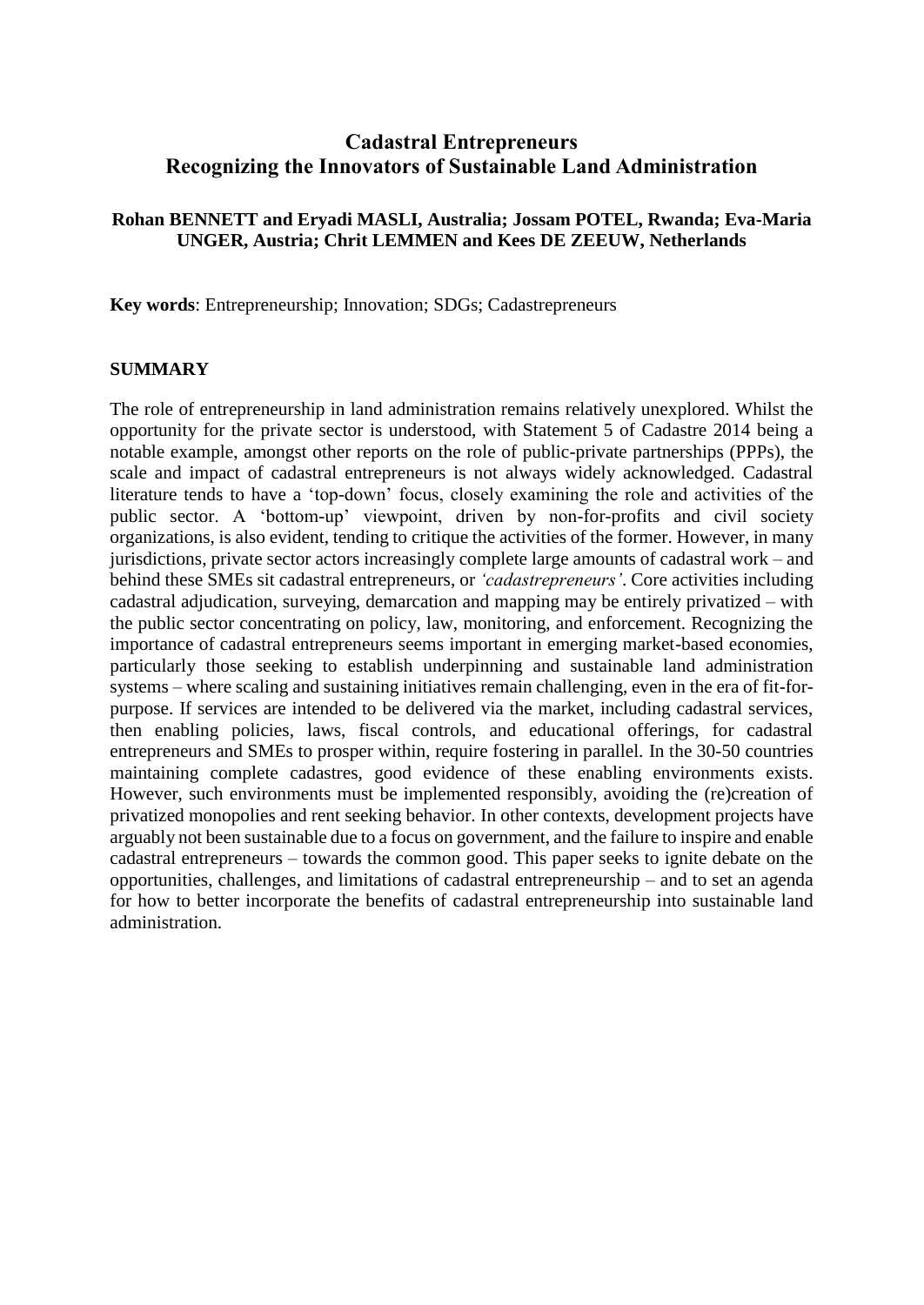# **Cadastral Entrepreneurs Recognizing the Innovators of Sustainable Land Administration**

## **Rohan BENNETT and Eryadi MASLI, Australia; Jossam POTEL, Rwanda; Eva-Maria UNGER, Austria, Chrit LEMMEN and Kees DE ZEEUW, Netherlands**

# **1. INTRODUCTION**

The role of entrepreneurship in land administration remains relatively unexplored. Whilst the opportunity for the private sector is understood, with Statement 5 of Cadastre 2014 being a notable example (Kaufman and Steudler, 1998), and debates on PPPs again on the agenda<sup>1</sup>, the scale and impact of cadastral *entrepreneurs* is not always widely acknowledged.

Cadastral literature has tended to have more of a 'top-down' government focus, closely examining the role and activities of the public sector – the conventional custodian of the cadastre and related transactions (*c.f.* Dale and McLaughlin, 1999; Williamson *et al*, 2010). In more recent times more bottom-up perspective has emerged – driven by inputs from NGO and CSO sectors. In this vein, more recent land sector related developments, such as Voluntary Guidelines<sup>2</sup> (Seufert, 2013), the World Bank's Land Governance Assessment Framework (Deininger, 2011) applications, and the UN Sustainable Development Goals  $(SDGs)^3$  – have largely been driven, developed and applied by these sectors (i.e. NGOs and CSOs), with less apparent input from entrepreneurs, if not the private sector.

However, in many jurisdictions – especially in the post-1980s 'new public management' era (*c.f.* Ferlie et al, 1996) – private sector actors increasingly complete large amounts of cadastral work; and behind these SMEs (and sometimes much larger organizations) sit cadastral entrepreneurs, or what might be termed '*cadasterpreneurs'*. Core activities including cadastral adjudication, surveying, demarcation and mapping may be entirely privatized – with the public sector concentrating on policy, law, monitoring, and enforcement: Cadastre 2014 identified the increasing trend during the mid-1990 $s<sup>4</sup>$ .

Debates about the relative merits of privatization aside, recognizing the importance of cadastral entrepreneurs seems important – particularly in the context of emerging market-based economies, where the establishment of underpinning and sustainable land administration systems remains challenging: many systems remain embryonic, under development, or even states of decay (Zevernbergen *et al*, 2013; 2015). Recognizing that land administration systems are an important ingredient to support of market-based economies (Deininger, 2003), *cadastrepreneurs* are arguably an essential element for scaling and sustaining cadastral services

<sup>1</sup> [https://www.menaherald.com/en/economy/real-estate-construction/dubai-land-department-partners-world](https://www.menaherald.com/en/economy/real-estate-construction/dubai-land-department-partners-world-bank-organise-global)[bank-organise-global](https://www.menaherald.com/en/economy/real-estate-construction/dubai-land-department-partners-world-bank-organise-global)

<sup>2</sup> <http://www.fao.org/tenure/voluntary-guidelines/en/>

<sup>3</sup> <https://www.un.org/sustainabledevelopment/sustainable-development-goals/>

<sup>&</sup>lt;sup>4</sup> Although, it should be recognized that not all national mapping and cadastral agencies have moved heavily towards privatization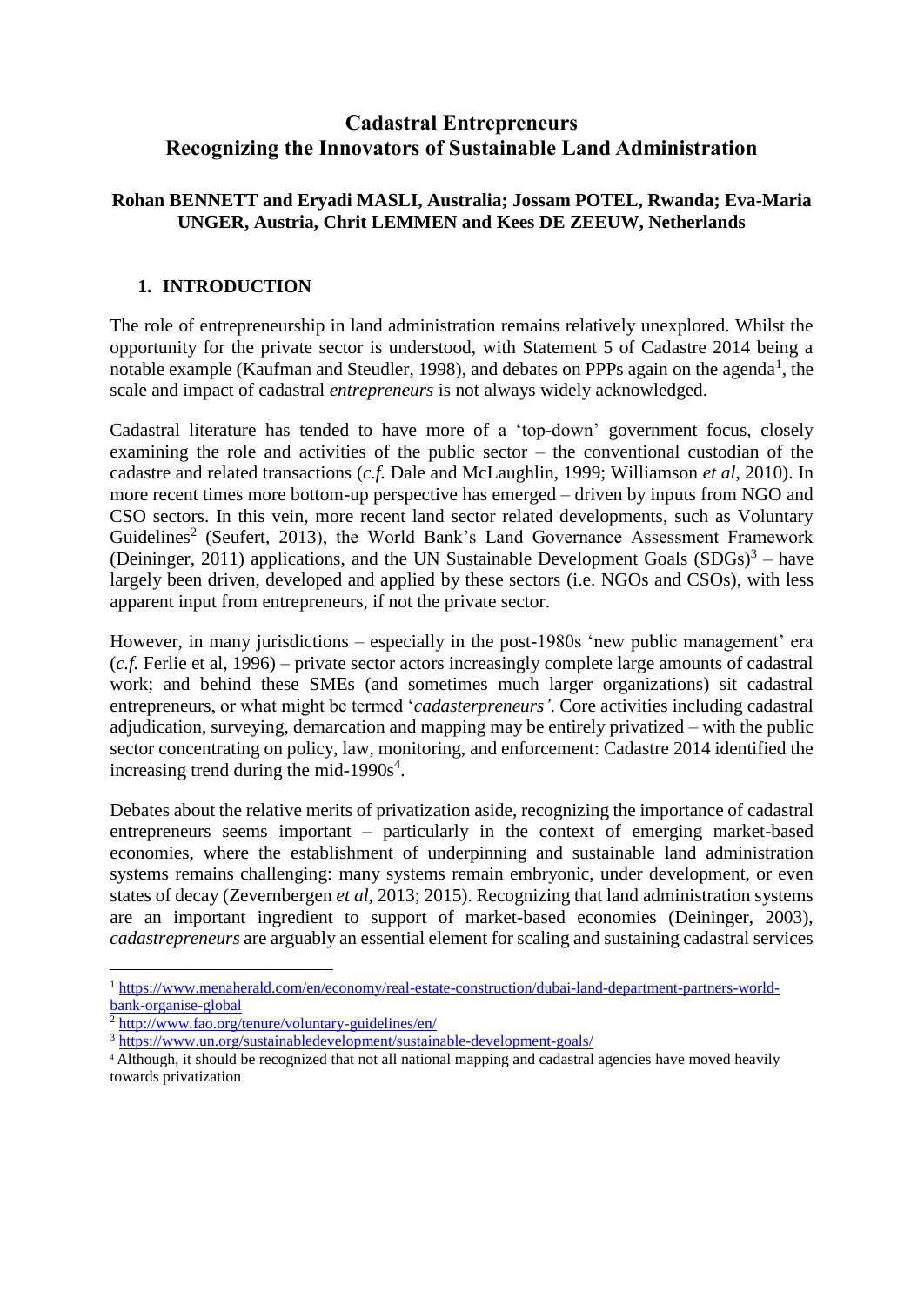- after all the development donors have left and the project work completed. Consequently, creating enabling policies, laws, fiscal controls, and educational environments – for cadastral entrepreneurs and SMEs to prosper within – require fostering in parallel to grass-roots and government focused work. In the 30-50 countries maintaining complete cadastres, good evidence of these enabling environments exists: these contexts have been able inspire and regulate cadastral entrepreneurs to contribute to the common good.

In response to the above, this paper merely seeks to re-ignite discussion on the role of entrepreneurship in the delivery of sustainable land administration systems. Our position is that the contemporary nature of entrepreneurship needs to be re-explored by surveying profession, in order to ensure the benefits of entrepreneurial activities are experienced within the profession, and society more broadly – particularly in the contexts of sustaining and scaling land administration approaches – and the achievement of the SDGs. First, the drivers to 'scale' and 'sustain' fit-for-purpose land administration approaches are explained. Second, we argue achievement of scale and sustainability has been difficult due to the inherent mindsets and approaches used in land administration development projects. Third, the opportunity for entrepreneurship and entrepreneurial thinking is offered, as a means of enhancing scalability and sustainability of land administration development programs. In this discussion we also outline potential concerns and challenges, warning that greater entrepreneurialism is not without drawbacks. Finally, we plot an agenda for where further work could be undertaken, in order to responsibly infuse entrepreneurial activities into the land administration agenda.

# **2. THE TWIN PROBLEMS OF 'SCALING' AND 'SUSTAINING'**

The oft repeated global figure that 70-75% of land tenure rights remain unrecorded or unrecognized by governments (Zevenbergen *et al*, 2013) puts starkly the challenge confronting the surveying profession in the early  $21<sup>st</sup>$  century. The lack of accurate and available information impedes citizens and government alike in terms enhancing social, economic, and environmental development. Without secure rights, and information about those rights – access to credit, easier land dealings, land dispute resolution, land value capture, and land management activities are all made more difficult (Henssen, 2010). The achievement of large numbers of SDG indicators hinge on land issues: identifying land rights, recognizing land users, and putting in place sustainable land practices – are considered to underpin no less that 70% of the indicators<sup>5</sup>: without establishing or enhancing supportive land administration systems, the SDGs cannot be achieved.

The surveying community has already been active for well over a decade on initiatives to fast track land administration system development, in responsible ways: The Global Land Tool Network  $(GLTN)^6$  develops a suite of tools to support cheaper and more flexible land recordation. Perhaps mos prominently, 'Fit For Purpose Land Administration' (FFP) (Enemark

<sup>5</sup> [https://www.gim-international.com/content/article/supporting-the-profession-with-expertise-proposals](https://www.gim-international.com/content/article/supporting-the-profession-with-expertise-proposals-solutions-and-platforms)[solutions-and-platforms](https://www.gim-international.com/content/article/supporting-the-profession-with-expertise-proposals-solutions-and-platforms) <sup>6</sup> [https://gltn.net](https://gltn.net/)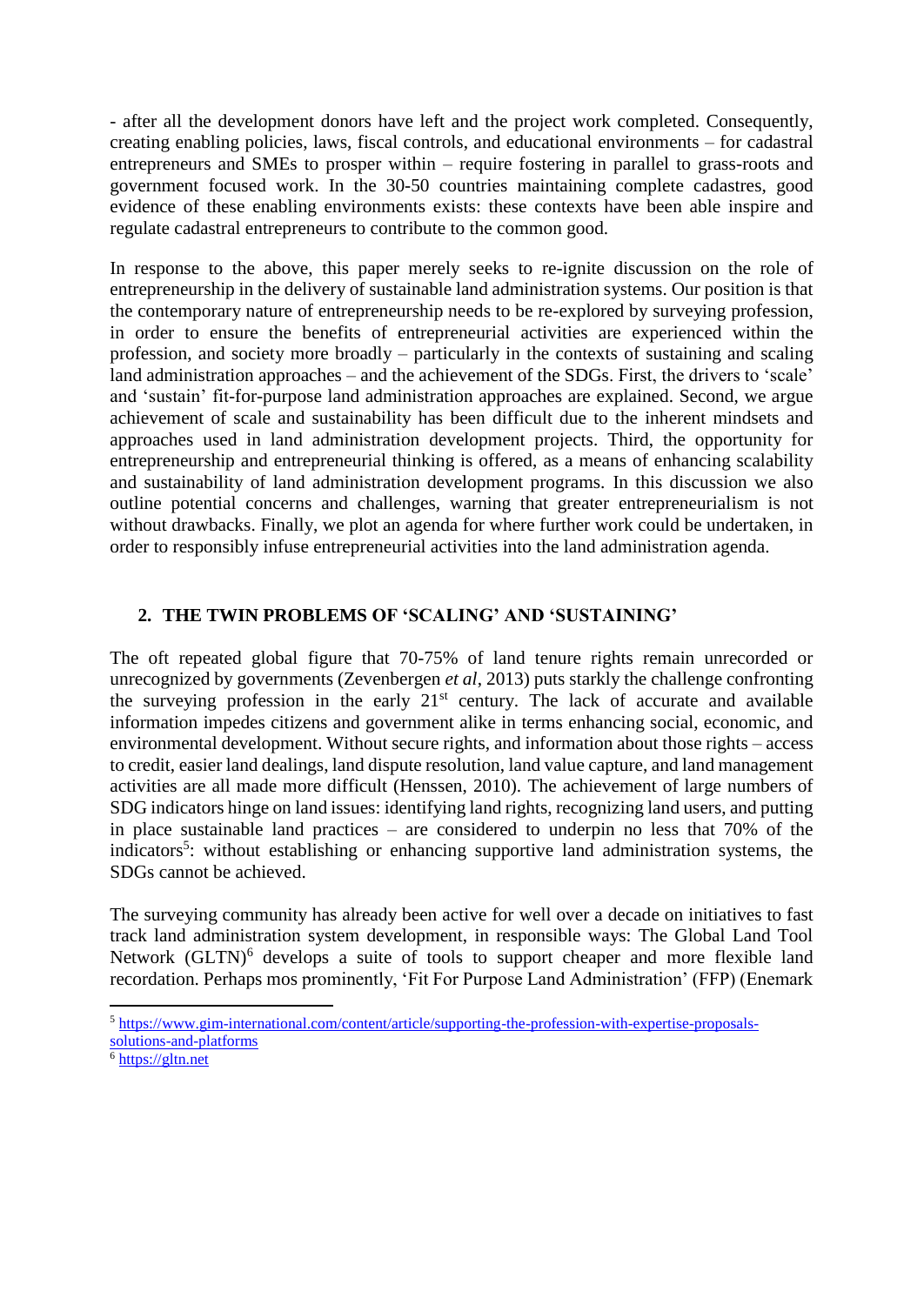et ak, 2014), as a both a philosophy and toolkit, has emerged as a key pillar. In this regard, exemplary cases such as those found in Rwanda (*c.f.* Zevenbergen et al, 2015), Ethiopia, amongst several others, provide useful lessons and inspiration.

However, in many cases, FFP initiatives – like other donor initiatives – are often at the level of pilot or demonstrator – involving a necessarily limited number of stakeholders, finance, and strict timelines. Even if these pilots succeed, scaling the initiatives to regional or country level represents a major challenge: the complexity of policy, legal, capacity, and technical issues grows exponentially – as do the timelines and finances required. In sum, it seems that whilst the surveying community already has already developed the necessary technical and administrative tools (e.g. FFP), to rapidly increase delivery of land documentation and formalized records, the key challenge is to enable 'scaling' and 'sustaining' of these innovative approaches.

# **3. MOVING BEYOND 'TOP-DOWN' AND 'BOTTOM-UP'**

Despite GLTN and FFP being relatively new land sector initiatives, the drive to map and record land rights goes back decades – being linked to dozens of development cooperation initiatives driven by World Bank, Asian Development Bank, and other prominent donors. Moreover, the idea of low-cost and faster approaches to data capture and record dissemination finds its origins *at least* in the early 1990s (*c.f.* Fourie & Nino-Fluck, 2000). The question of why it has taken so long to complete the task of mapping and recording land interests – across so many disparate country contexts – has been asked and answered *ad nauseum*. Scholars and practitioners alike are able to point to global, national, and local impediments – including issues of political, legal economic, social, technological, and environmental natures (i.e. disaster, climate) – that shroud or undermine efforts (*c.f.* Bogaerts and Zevenbergen, 2001 (amongst many others)).

However, in our view, there is an area that may merit further consideration. It can be described as the 'Top Down' versus 'Bottom Up' approach to land sector interventions and projects (*c.f.* Bennett et al, 2017). 'Top-Down' refers to those projects instigated as collaborations between large-scale donors *(i.e.* global and national) and recipient country governments. These necessarily often focus on building relationships, establishing initiatives, and building capacity within governmental ranks. Where private sector is involved, it is more prominently those private sector actors from the donor country. 'Bottom-Up' refers to those initiatives driven by NGO networks or CSOs, and tend to work at the grass-roots level with specific communities and problem cases. Whilst collaboration is sometimes evidenced, as witnessed through GLTN since the mid  $2000s$ , and  $LANDac<sup>7</sup>$  in the Netherlands; the two approaches often operate independently in the field, although are acutely aware of the activities of each other. In terms of the global land sector 'community' or 'dialogue' – the actors sitting in each camp are active players when it comes to lobbying for global initiatives and developments within the sector (e.g. see SDGs development process, and/or UN-GGIM framework development<sup>8</sup>).

<sup>7</sup> [http://www.landgovernance.org](http://www.landgovernance.org/)

<sup>8</sup> <http://ggim.un.org/UN-EG-LAM/>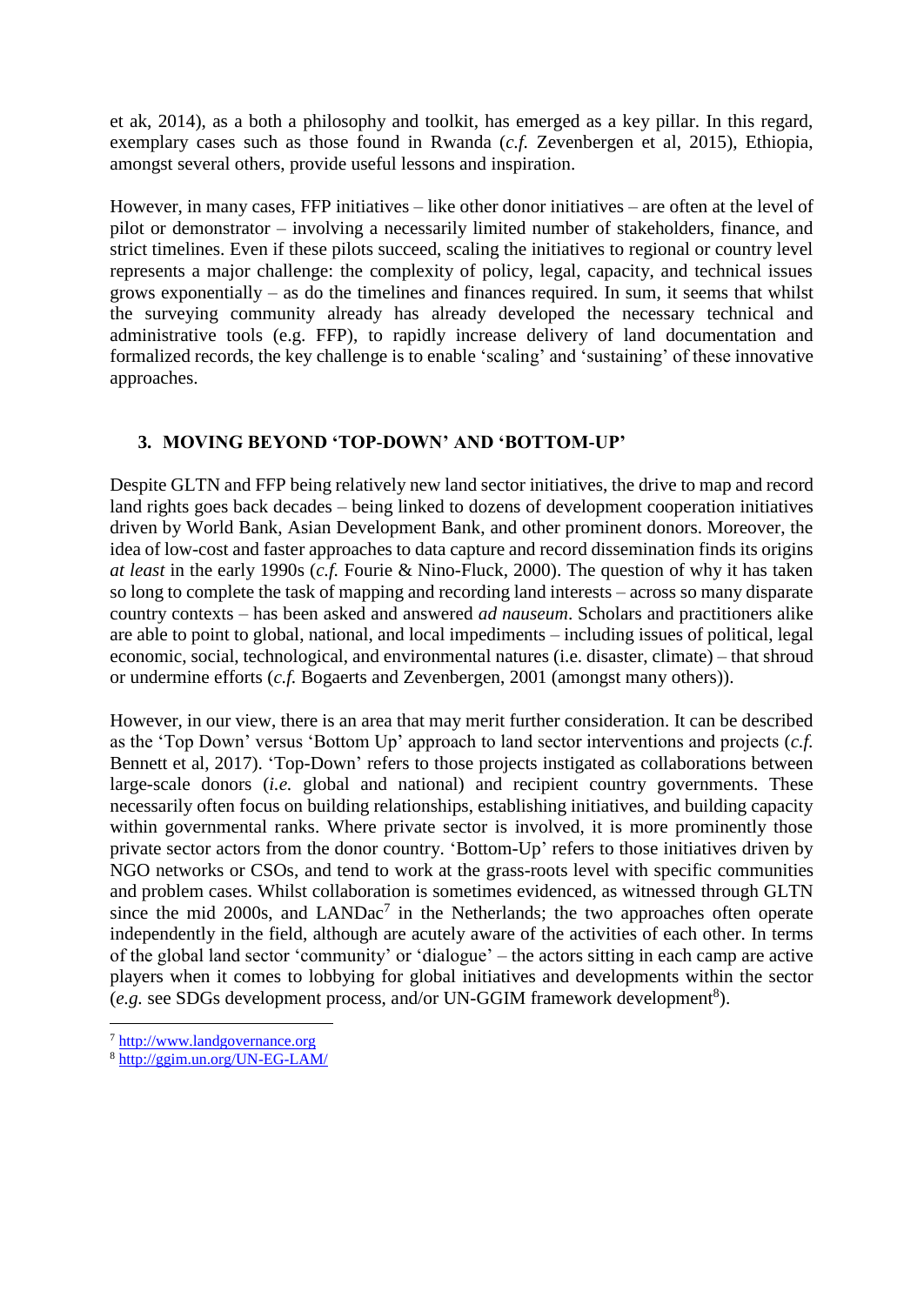Private sector entrepreneurs are arguably less visible – sitting somewhere between the 'Top-Down' and the 'Bottom-up'. For both cases, the private sector actors from the recipient country, whilst potentially involved, often play more of a subcontractor role, being less involved in the design and development of projects – and perhaps playing some limited role in delivery and implementation. These actors – start-ups and entrepreneurs – seem to be given less attention and, perhaps by their very nature, are expected to get things going independently. There are many reasons for this, not the least being that in many contexts it remains the role of government to exclusively survey and map lands rights. However, where market-based economies are the modus operandi within a jurisdiction, it necessarily becomes an onus for government to pass on work to the private sector – where it can responsibly do so, with regards to good governance: indeed, in the era of new public management, it is the role of government to set policies and legal frameworks, whilst private sector actors tend to complete the work (Ferlie et al, 1996). That being said, in many contexts, the developed private sector (and associated middle-class), may not yet have the size, capacity, and scale to ensure high enough levels of competition, essential attributes for ensuring a healthy market-based system. Undeniably, in numerous contexts, it is argued that it is the private sector surveyors that actually scuttle innovation, progress, and competition in the land surveying sector – as they concentrate on maintaining high barriers to entry and rent seeking (*c.f.* McLaren, 2011).

All the above being said, both 'Top-Down' and 'Bottom-Up' approaches could potentially benefit from more comprehensively incorporating entrepreneurial mindsets and entrepreneurs into initiatives and projects – with a view to tackling the 'scaling' and 'sustaining' challenges of land administration. In this vein, perhaps adding 'the middle way' or 'from the centre' could be useful addition to the discourse.

## **4. THE ENTREPRENEURIAL OPPORTUNITY**

Over the previous decades, as referenced above, much work has gone into developing fair and responsible land policies, working towards legal recognition of all people and land rights, and developing technical tools to create and enforce those rights. This has been occurring at global, national, and local levels. Much can be said to have been achieved. However, a certain bottleneck remains: realizing and applying those land policies, laws, and technical tools in a sustainable fashion, and at scale. On this, we argue entrepreneurs – and the related private sector – should be framed as an opportunity, not a hindrance. We also argue that several global forces suggest private sector entrepreneurs will play an increasing role in developing contexts when it comes to land tenure recordation: a disruption to the status quo may be on the cards.<sup>9</sup>

First, population changes and **demographics** are key<sup>10</sup>: many countries with poor functioning land administration systems are demographically young, with large percentages of the

<sup>&</sup>lt;sup>9</sup> This is despite private sector actors previously being argued as an inhibitor to faster and cheaper land rights recordation in many developing contexts.

<sup>10</sup> <https://www.unfpa.org/swop-2018>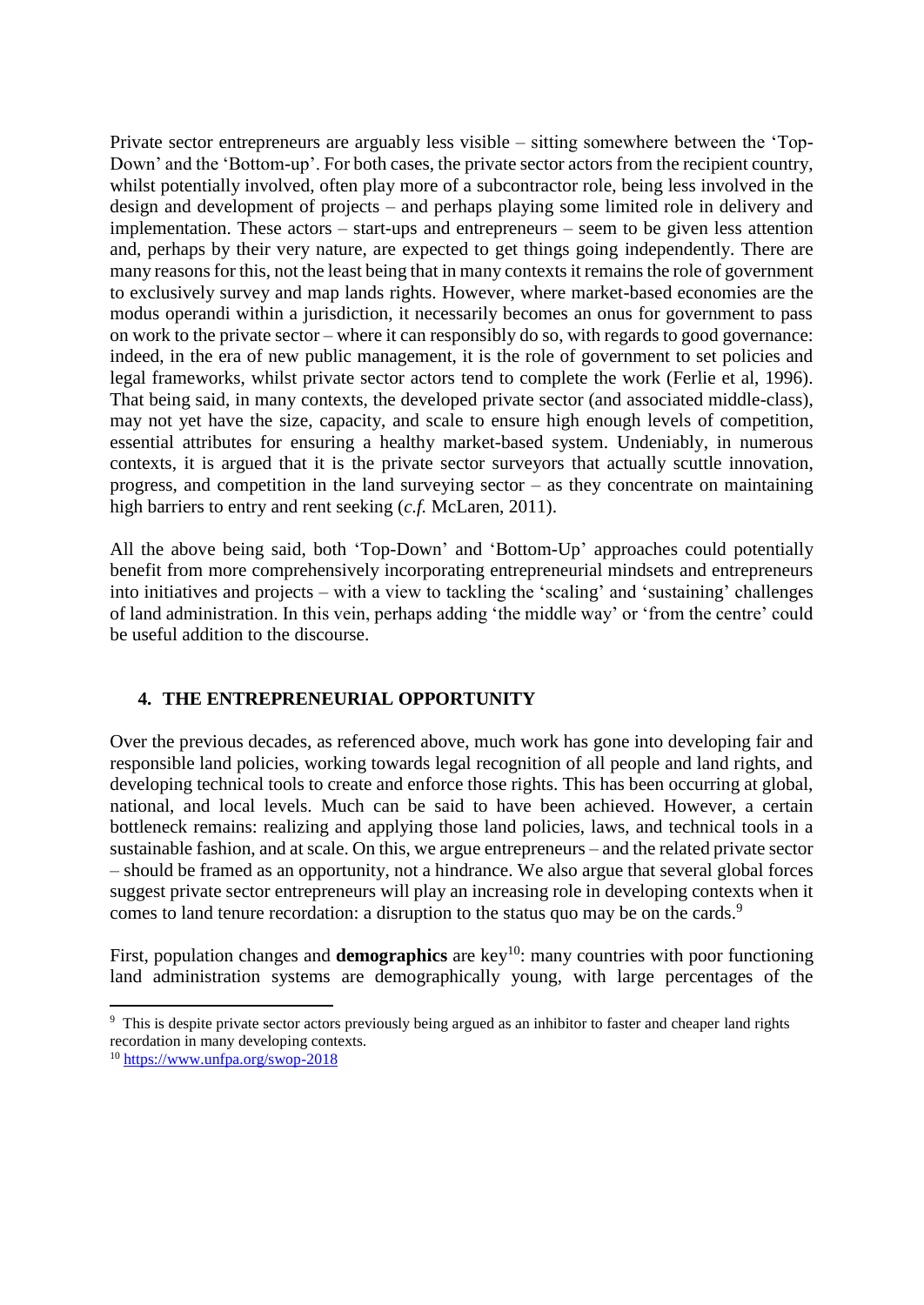population being under 30, or even 20. These youth are increasingly well educated and technically savvy, with mobile device proliferation and internet access at relatively high levels. Brought up in market-based economies, these actors have high levels of business and financial acumen (*c.f.* Afutu-Kotey et al, 2017), are digitally connected to the global community, and represent a large grouping of native entrepreneurs – ready to disrupt underperforming sectors.

Second, the **changing nature of work**<sup>11</sup> – as influenced by technology – represent another opportunity. A look across other sectors, including IT, finance (i.e. mobile money), professional services, and the creative industries, shows that workers are increasingly mobile and independent. More actors also take part in the so-called gig-economy and are self-employed. The trend coincides and enforces another trend: that of outsourcing, offshoring and downsizing being undertaken in both government and established large-scale enterprises. These trends are being replicated in developed and developing contexts alike – and the land administration community, albeit historically underpinned by national or local governments, would be complacent to consider itself immune. Already small-scale initiatives like Brickx.com<sup>12</sup> and various Blockchain initiatives, appear to begin the 'PropTech' (c.f. Bennett *et al*, 2019) trend in the land sector.

Third, **FFP approaches** are gaining in attractiveness. These call for flexibility when it comes to tool selection with regards to social and spatial data capture. The range of tools now available to identify positions and record boundaries has grown substantially over the last three decades. Moreover, the cost of the tools, and the training needed to use them (in terms of timing), has reduced considerably in the same period (Bennett *et al*, 2012).

Fourth, looking beyond the global forces above, and **looking historically**, examination of a high economically performing OCED countries, where by no coincidence land administration systems are complete and up-to-date, it is difficult to argue that private surveyors have not played a central role in the completion, update, and upgrade of cadastral systems over long periods (Dalrymple *et al*, 2003). This is particularly evident in former colonies in Australia, New Zealand, and Canada. The cadastral entrepreneurs worked collectively (via a licensed profession) with (and sometimes against) the governments of the day – to ensure the cadastral fabric was constructed and maintained with integrity, and at an appropriate cost. It would not have been possible to map these jurisdictions without utilization of the private sector: the size and scope of government would simply not have allowed for it. The foundational work completed by the early surveyors enables land markets in these countries to function into the modern era.

In summary, the converging forces of  $-$  youthful and business savvy demographics; the changing nature of work; low-cost digital and spatial technologies – all coupled with FFP, suggest an opportunity to support the scaling and sustainable – through entrepreneurialism – the challenge of recording the 70% of unrecognized land rights globally. Tempering these statements, it is worth recognizing that not all contexts that might benefit from

<sup>&</sup>lt;sup>11</sup> <https://www.weforum.org/reports/the-future-of-jobs-report-2018>

<sup>12</sup> [https://www.brickx.com](https://www.brickx.com/)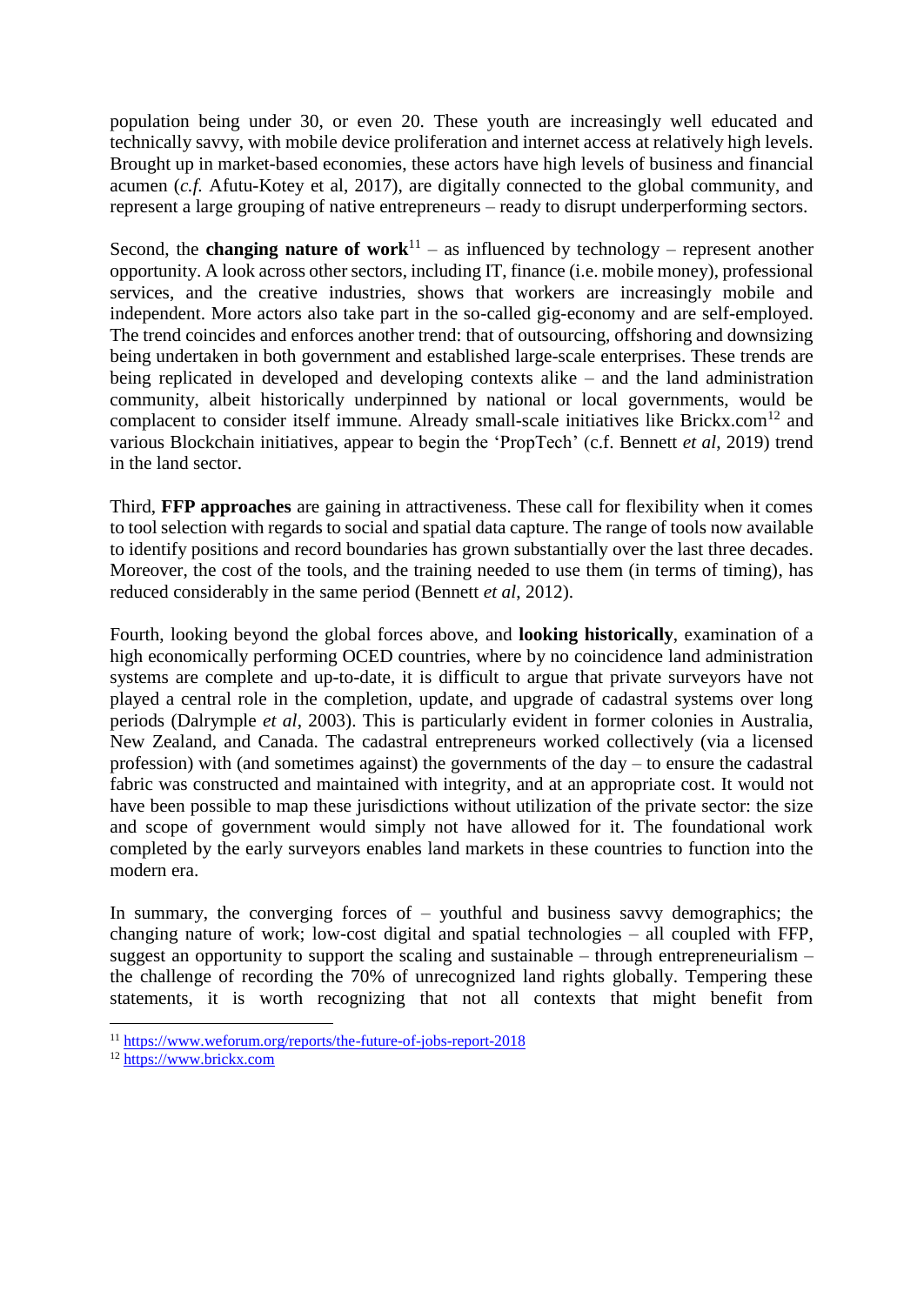entrepreneurialism might be equipped for it. Moreover, for those that potentially are, careful consideration of supportive and responsible policies and laws is needed: yesterday's entrepreneurial disruptors can be tomorrow's rent seekers and creators of sectoral inertia.

# **5. A WAY FORWARD**

To move the discussion forward, beyond awareness raising of the abovementioned challenges and opportunity for entrepreneurialism in the land sector, we propose several initiatives that invite undertaking by the surveying profession:

- First, develop better understandings of the linkages between the domains of land administration and entrepreneurship, with a view to **better acknowledge** the impact and importance of '*cadastrepreneurs*' – historically, in contemporary times, and for future scenarios;
- Second, support the above efforts by creating a **case repository** of qualitative (case studies) and quantitative data, with a view to identifying lessons (positive and negative; do's and don'ts) with regards to entrepreneurship in the land sector;
- Third, get better acquainted with modern entrepreneurialism theories, concepts and  $tools<sup>13</sup>$ , including benefits and drawbacks, with a view to considering its **incorporation into training** and capacity building programs – and land administration projects more generally;
- Fourth, establish or **create professional links** with entrepreneurial networks and those from the land sector, with a view to creating shared learnings, communication channels, and co-developed toolkits; and
- Fifth, explore the concept of a 'middle way' or '**from the centre**' for the land sector, as opposed to 'top-down' vs. 'bottom-up', inspired by a role for entrepreneurialism. In this vein, also consider potential scenarios for governance arrangements, business models, social requirements, and technological necessities.

## **6. SUMMARY & LOOKING AHEAD**

 $\overline{a}$ 

In this brief paper, we argued that the role of entrepreneurship in land administration is perhaps neglected, at least in the academic literature: whilst the opportunity for the private sector is understood, the scale and impact of cadastral entrepreneurs have had, *and could have*, could have more attention paid to it. We argued that the two main challenges facing contemporary land administration are delivering FFP (or equivalent approaches) at scale – and in a way that

 $13$  The study area of 'entrepreneurship' has developed considerably over previous decades – new theory, approaches, and tools – are worth understanding, exploring, and potentially embedding in surveyors training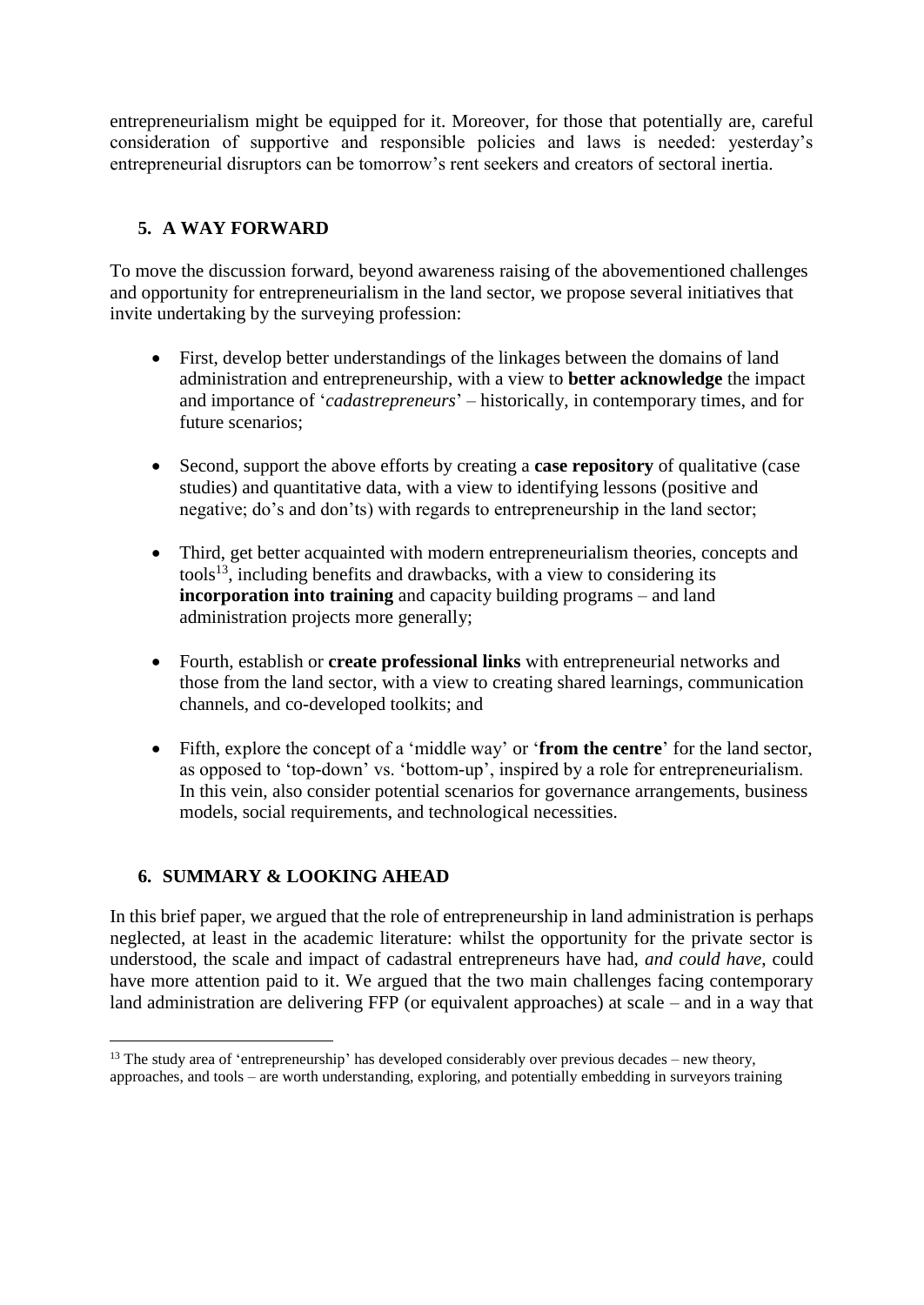sees them sustained for decades, if not more. We suggested that the almost dichotomous 'topdown' and 'bottom-up' structure of the land sector means local entrepreneurs within developing countries are oft left-out of design and development discussions, when it comes to establishing a reliable and sustainable land administration sector. Meanwhile, it was suggested that technically savvy, business aware, youthful demographics – coupled with the emergency of FFP, low cost spatial data tools, and the gig economy – provide the opportunity for a new generation of *cadastrepreneurs*. In this vein, we suggested recognizing the importance of cadastral entrepreneurs seems important in emerging market-based economies, particularly those seeking to establish underpinning and sustainable land administration systems. Moreover, we showed the approach is hardly new, with the private sector in many jurisdictions increasingly complete large amounts of cadastral work. Overall, we hope to see increased debate, if not appreciation, of the importance of incorporating entrepreneurial mindsets and skills across the broader land administration and cadastral surveying sectors.

#### **REFERENCES**

- Afutu-Kotey, R. L., Gough, K. V., & Owusu, G. (2017). Young entrepreneurs in the mobile telephony sector in Ghana: From necessities to aspirations. Journal of African Business, 18(4), 476-491.
- Bennett, R. M., Molen, P. V. D., & Zevenbergen, J. A. (2012). Fitted, Green, and Volunteered: Legal and Survey Complexities of Future Boundary Systems. Geomatica, 66(3), 181-193.
- Bennett, R., Gerke, M., Crompvoets, J., Ho, S., Schwering, A., Chipofya, M., ... & Wayumba, R. (2017, March). Building Third Generation Land Tools: Its4land, Smart Sketchmaps, UAVs, Automatic Feature Extraction, and the GeoCloud. In Annual World Bank Conference on Land and Poverty. World Bank.
- Bennett, R.M., Miller, T., Al-Karim, K (2019). Exploring 'smart contracts' as a new framework for property conveyance, Inaugural PropTech and Blockchain discussion on land registration & recording of real property interests, Barcelona, Spain, 17-18 January 2019 / Julie Adshead (ed.)
- Bogaerts, T., & Zevenbergen, J. (2001). Cadastral systems—alternatives. Computers, Environment and Urban Systems, 25(4-5), 325-337.
- Dale, P., & McLaughlin, J. (2000). Land administration. OUP Catalogue.
- Dalrymple, K., Williamson, I., & Wallace, J. (2003). Cadastral systems within Australia. Australian surveyor, 48(1), 37-49.
- Deininger, K. W. (2003). Land policies for growth and poverty reduction. World Bank Publications.
- Deininger, K., Selod, H., & Burns, A. (2011). The Land Governance Assessment Framework: Identifying and monitoring good practice in the land sector. The World Bank.
- Enemark, S., Bell, K. C., Lemmen, C. H. J., & McLaren, R. (2014). Fit-for-purpose land administration. International Federation of Surveyors (FIG).
- Ferlie, E., Fitzgerald, L., & Pettigrew, A. (1996). The new public management in action. OUP Oxford.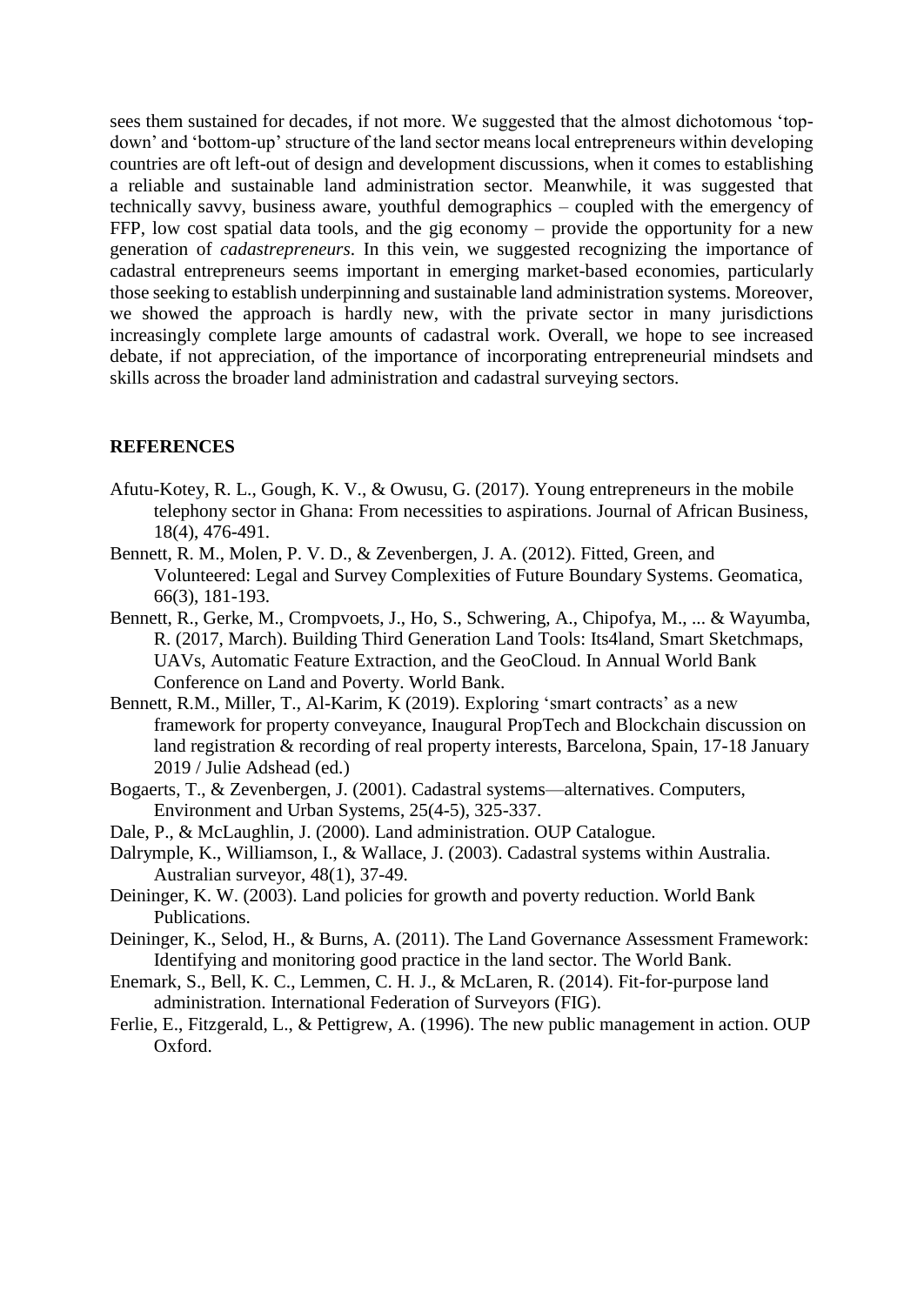- Fourie, C., & Nino-Fluck, O. (2000). Cadastre and land information systems for decision makers in the developing world. Geomatica, 54(3), 335-340.
- Henssen, J. (2010). Land registration and cadastre systems: principles and related issues. Technische Universität München.
- Kaufmann, J., & Steudler, D. (1998, July). A vision for a future cadastral system. In Working group (Vol. 1).
- McLaren, R., (2011). Crowdsourcing support of land administration: a new, collaborative partnership between citizens and land professionals. Royal Institution of Chartered Surveyors (RICS) Report November.
- Seufert, P. (2013). The FAO voluntary guidelines on the responsible governance of tenure of land, fisheries and forests. Globalizations, 10(1), 181-186.
- Williamson, I., Enemark, S., Wallace, J., & Rajabifard, A. (2010). Land administration for sustainable development (p. 487). Redlands, CA: ESRI Press Academic.
- Zevenbergen, J., Augustinus, C., Antonio, D., & Bennett, R. (2013). Pro-poor land administration: Principles for recording the land rights of the underrepresented. Land use policy, 31, 595-604.
- Zevenbergen, J., De Vries, W., & Bennett, R. M. (Eds.). (2015). Advances in responsible land administration. CRC Press.

#### **BIOGRAPHICAL NOTES**

Rohan is a Geodetic Advisor with Kadaster International, Netherlands. He also acts as an Associate Professor in Information Systems with the Swinburne Business School, Australia, and is Co-Director of Bennett Cleary and Associates. He specializes in spatial information systems and land rights management. He has previously held posts with University of Twente (NL), and University of Melbourne (AU) and led and worked on the Euro Commission H2020 project 'its4land'. He is currently involved with project work on application of fit-for-purpose approaches, smart contracts, UAVs, auto feature extraction, in land rights management in South-East Asia and sub-Saharan Africa.

#### **CONTACTS**

Rohan Bennett Kadaster International Apeldoorn NETHERLANDS Email: [rohan.bennett@kadaster.nl](mailto:rohan.bennett@kadaster.nl) Web site: [https://www.kadaster.com](https://www.kadaster.com/)

Eryadi Masli Swinburne University of Technology Hawthorn, Victoria AUSTRALIA Email: [emasli@swin.edu.au](mailto:emasli@swin.edu.au)